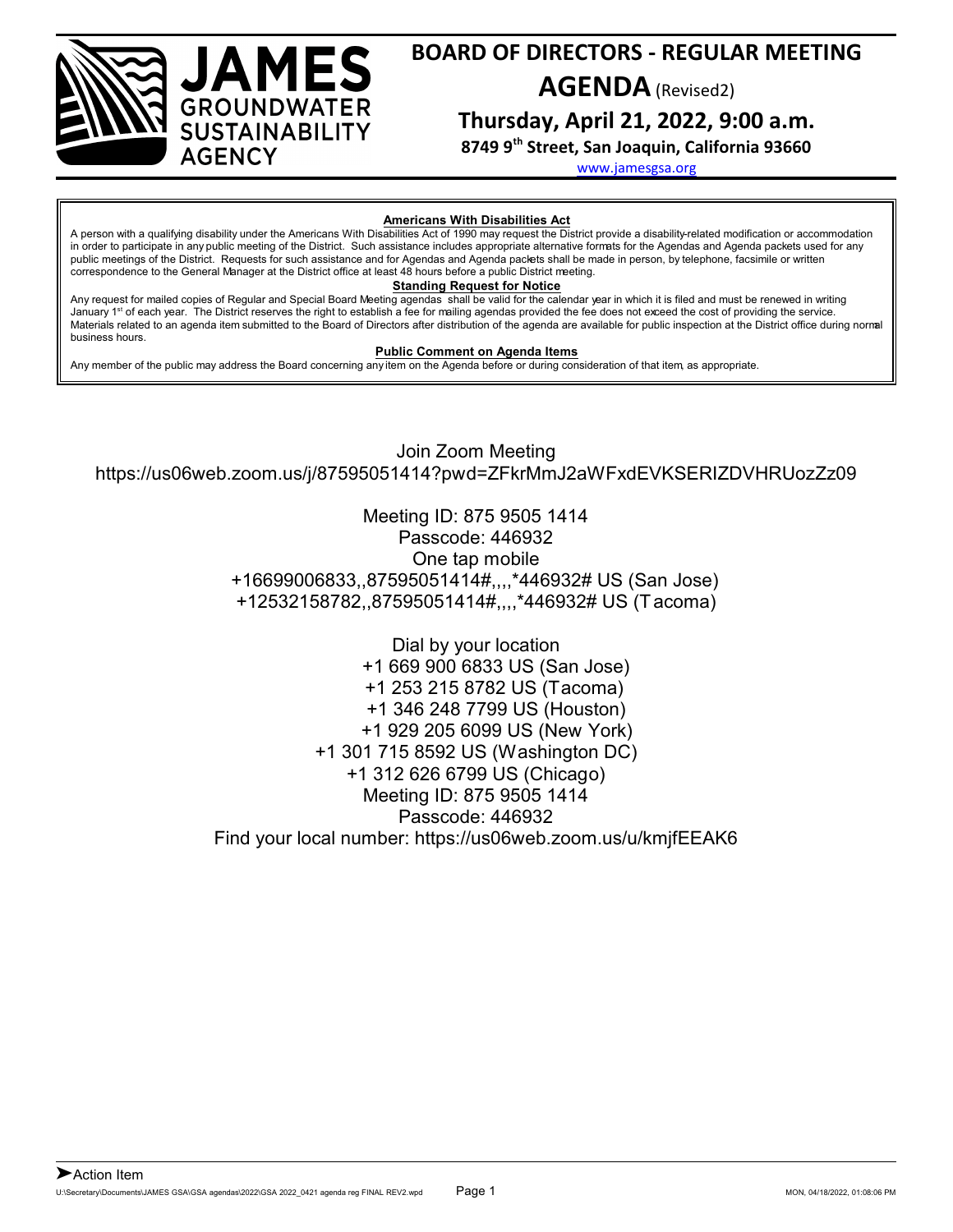

- **I. CALL TO ORDER (W.CARVALHO / S.PARRA)**
- **II.** '**RESOLUTION AUTHORIZING REMOTE TELECONFERENCE MEETINGS UNDER AB361** If needed, review, discuss and consider approval of Resolution to enable remote teleconference meetings to continue under the Ralph M. Brown Act.

## **III. OTHER BUSINESS / PUBLIC COMMENTS**

- A. PUBLIC COMMENTS Any member of the public may address the Board concerning any matter not on the agenda, but within the Board's jurisdiction. Public comment is limited to no more than three minutes per person. For good cause, the Chair of the Board may waive this limitation.
- B.  $\triangleright$  ADDITIONS/CORRECTIONS TO THE AGENDA Approve additions/corrections if warranted.
- C. POTENTIAL CONFLICTS OF INTEREST Any Board member who has a potential conflict-ofinterest may now identify the item and recuse themselves from discussing and voting on the matter. (FPPC §87105)

## **IV. MINUTES**

Minutes of the following meetings will be presented for approval:

A. > REGULAR MEETING: FEBRUARY 17, 2022

## **V. FINANCIAL REPORTS**

The Executive Director will report on financial matters including, but not limited to, the following:

- A. > ACCOUNTS PAYABLE Consider approving payment of outstanding bills.
- B. > INTERIM WARRANTS: FEBRUARY 18-APRIL 21, 2022 Consider ratifying Interim Warrants (payments issued since last meeting).
- C. CASH POSITION REPORT: MARCH 31, 2022
- D. INCOME STATEMENT (BUDGET-TO-ACTUAL) PERIOD ENDING: MARCH 31, 2022
- E. QUARTERLY REPORT OF INVESTMENTS-PERIOD ENDING: MARCH 31, 2022

## **VI. EXECUTIVE DIRECTOR'S REPORT**

The Executive Director will report on various Agency matters.

## **VII. DIRECTORS' REPORTS** (Gov.Code 53232.3)

Directors will report on meetings and/or conferences attended on behalf of the Agency.